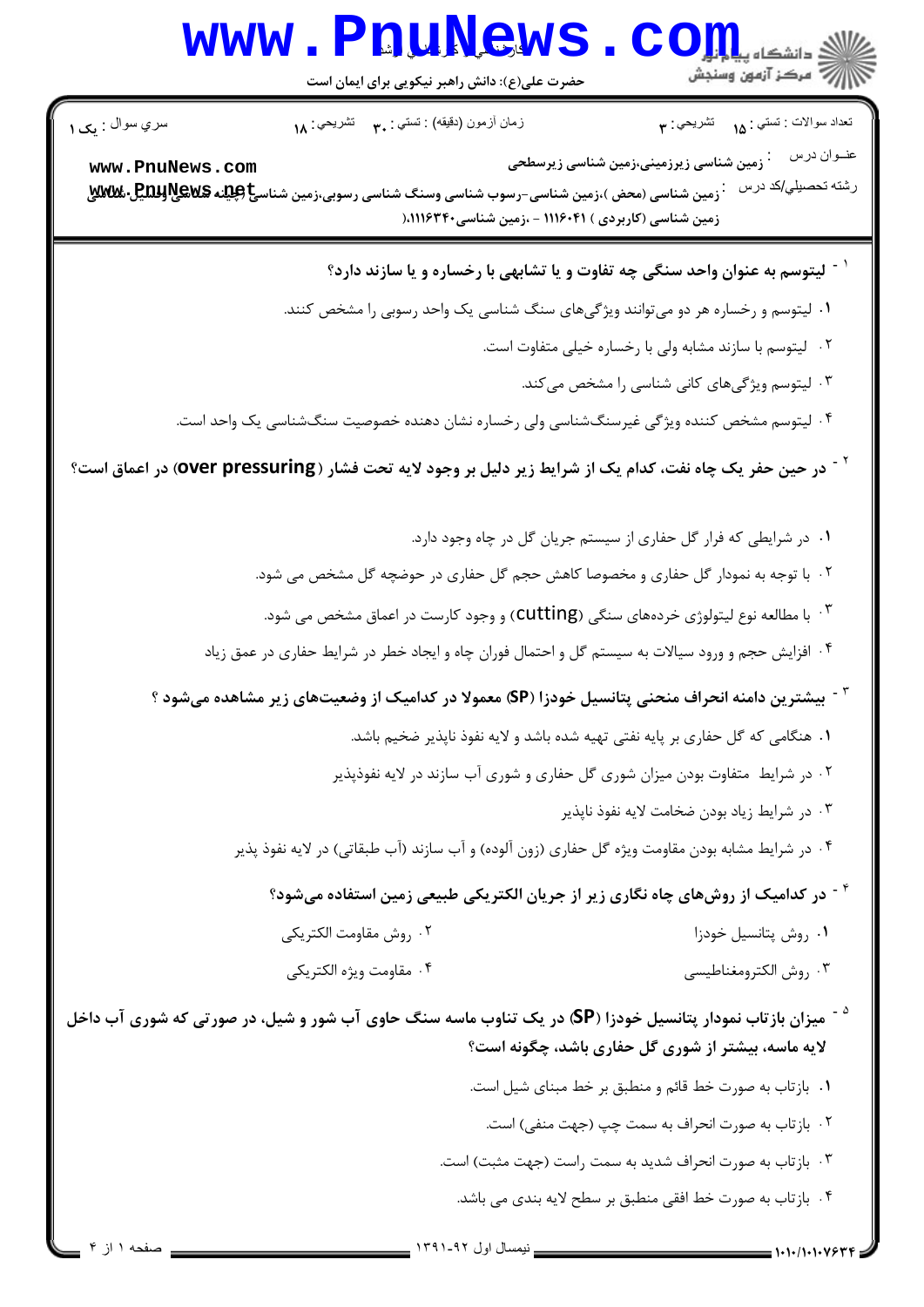| WWW                                                                                                                                                               | PUUNGWS<br>حضرت علی(ع): دانش راهبر نیکویی برای ایمان است       |                                        | دانشگاه پ <b>یای</b> ا<br>رِ آھرڪز آزمون وسنڊش                        |  |
|-------------------------------------------------------------------------------------------------------------------------------------------------------------------|----------------------------------------------------------------|----------------------------------------|-----------------------------------------------------------------------|--|
| سري سوال : ۱ يک                                                                                                                                                   | زمان أزمون (دقيقه) : تستي : ٩. تشريحي : ١٨                     |                                        | تعداد سوالات : تستي : ۱۵ <sup>0</sup> نشريحي : ۳                      |  |
| www.PnuNews.com<br>زمین شناسی (محض )،زمین شناسی-رسوب شناسی وسنگ شناسی رسوبی،زمین شناس <b>خ اچینه گیلانهای آپلیلنگی-XWEX</b> ق                                     | )،زمین شناسی (کاربردی ) ۱۱۱۶۰۴۱ - ،زمین شناسی۲۴۰(۱۱۱           | زمین شناسی زیرزمینی،زمین شناسی زیرسطحی | عنــوان درس<br>رشته تحصيلي/كد درس                                     |  |
| میزان بازتاب نمودار مقاومت الکتریکی در تناوبی از ماسه سنگ، سنگ رسی و شیل، در کدامیک از شرایط زیر بیشترین                                                          |                                                                |                                        | انحراف نمودار به سمت راست (جهت مثبت) وجود دارد؟                       |  |
| ۰۲ در مقابل ضخامتی از لایه سنگ رسی                                                                                                                                |                                                                |                                        | ٠١ در مقابل ضخامتي از لايه شيل                                        |  |
| ۰۴ در مقابل مرز بین لایه رس و شیل                                                                                                                                 |                                                                |                                        | ۰۳ در مقابل ضخامتی از لایه ماسه                                       |  |
| نمودار چاهنگاری مقاومت ویژه در لایه ماسهای دارای آب شور و لایه آهک متراکم، چگونه است؟ $^{\circ}$                                                                  |                                                                |                                        |                                                                       |  |
|                                                                                                                                                                   |                                                                |                                        | ۰۱ در لایه ماسه با آب شور، انحراف نمودار به سمت راست (جهت مثبت) است.  |  |
|                                                                                                                                                                   |                                                                |                                        | ۰۲ در لایه ماسه با آب شور، انحراف نمودار به سمت چپ (جهت منفی) است.    |  |
|                                                                                                                                                                   |                                                                |                                        | ۰۳ در لایه آهک متراکم، انحراف نمودار شدید و به سمت چپ (جهت منفی) است. |  |
|                                                                                                                                                                   |                                                                |                                        | ۰۴ در هردو لایه، نمودار مشابه و به سمت راست (جهت مثبت) است.           |  |
| <sup>^ -</sup> در نمودار پرتو گاما که واحد آن از صفر تا صد APIباشد، ویژگی مشخص سنگ@ای شیلی (دارای پتاسیم فراوان) در تناوب<br>با ماسه سنگ (بدون پتاسیم) چگونه است؟ |                                                                |                                        |                                                                       |  |
|                                                                                                                                                                   |                                                                |                                        | ۰۱ انحراف نمودار در مقابل لایه ماسهای و به سمت راست و تا حدود ۸۰ واحد |  |
| ۰۲ انحراف مشخص نمودار در مقابل لایه ماسهای و تا حدود ۱۰۰ واحد                                                                                                     |                                                                |                                        |                                                                       |  |
| ۰۳ انحراف جزئی نمودار در مقابل لایه شیلی و تا حدود عدد ۲۰ واحد                                                                                                    |                                                                |                                        |                                                                       |  |
| ۰۴ انحراف شاخص نمودار در مقابل لایه شیلی و به سمت راست و تا حدود ۱۰۰ واحد                                                                                         |                                                                |                                        |                                                                       |  |
|                                                                                                                                                                   | <sup>۹ -</sup> کاربرد نموداری چاه نگاری به روش گاما-گاما چیست؟ |                                        |                                                                       |  |
| ۰۱ محاسبه چگالی در لیتولوژیهای بخش حفاری شده چاه                                                                                                                  |                                                                |                                        |                                                                       |  |
| ۰۲ محاسبه میزان رادیواکتیو بودن لایههای رسی و میزان آب شور در آنها                                                                                                |                                                                |                                        |                                                                       |  |
| ۰۳ محاسبه میزان شیب لایههای حفاری شده در یک چاه                                                                                                                   |                                                                |                                        |                                                                       |  |
| ۰۴ محاسبه سرعت عبور امواج طولی و عرضی در بخش حفاری شده چاه                                                                                                        |                                                                |                                        |                                                                       |  |
| <sup>۱۰ -</sup> اگر هدف از چاهنگاری، مشخص کردن تخلخل، میزان خردشدگی ومخصوصاً شکستگی در سنگ0ا باشد، کاربرد کدامیک از                                               |                                                                |                                        | روشهای زیر مناسب است؟                                                 |  |
| ۰۴ روش کاوش نوترون                                                                                                                                                | ۰۳ روش کاوش صوتی                                               | ٠٢ روش كاوش گاما                       | ٠١. روش كاوش الكتريكي                                                 |  |
|                                                                                                                                                                   |                                                                |                                        |                                                                       |  |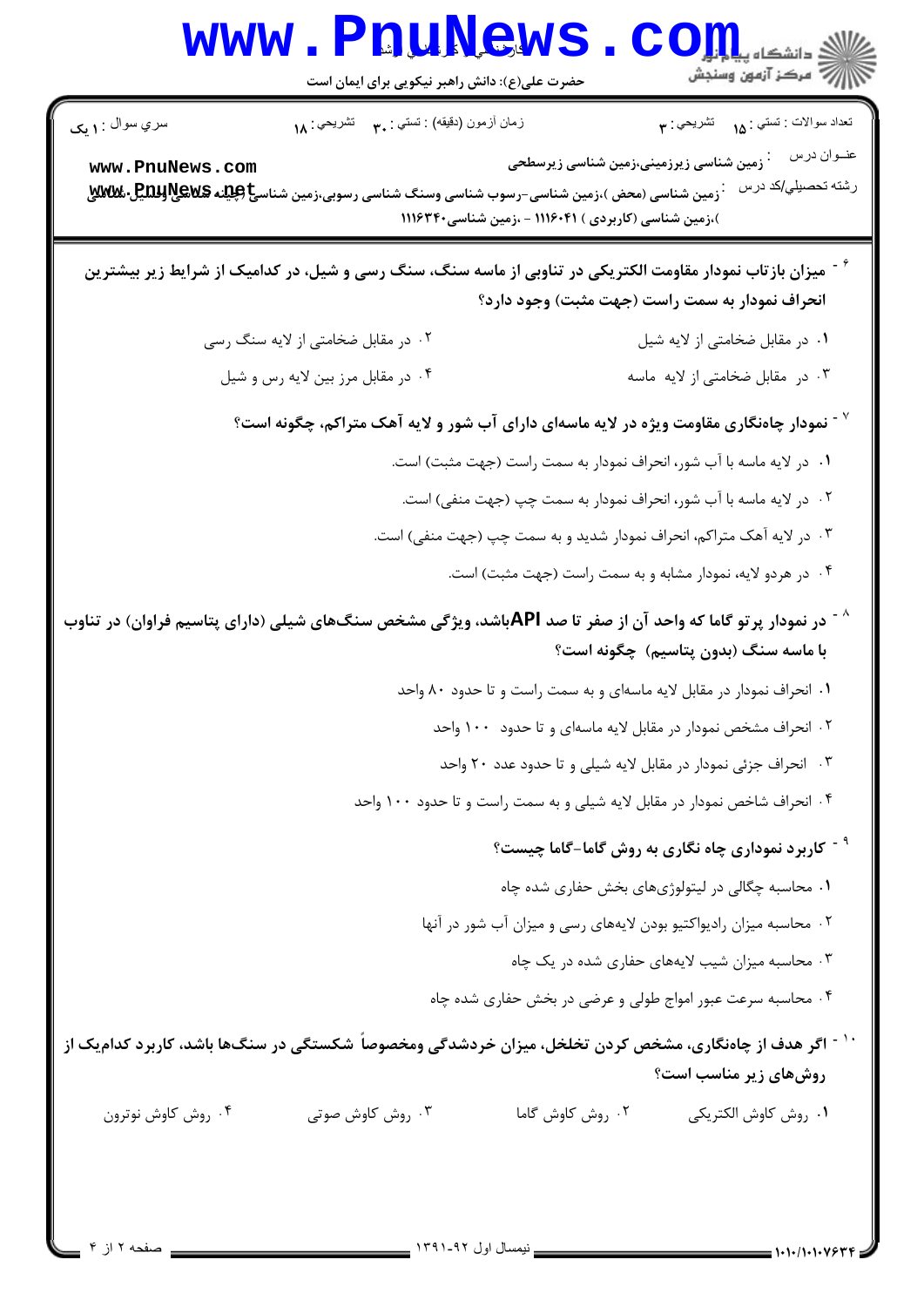|                  | <b>WWW.PRUNEWS</b><br>حضرت علی(ع): دانش راهبر نیکویی برای ایمان است                                             |                                                      | $\text{C}$ Oill, $\text{C}$<br>أأزاته مركز آزمون وسنجش                                                                                                                                                                                     |
|------------------|-----------------------------------------------------------------------------------------------------------------|------------------------------------------------------|--------------------------------------------------------------------------------------------------------------------------------------------------------------------------------------------------------------------------------------------|
| سري سوال : ۱ يک  | زمان أزمون (دقيقه) : تستي : ٣. تشريحي : ١٨                                                                      |                                                      | تعداد سوالات : تستي : <sub>1۵</sub> تشريحي : ۳                                                                                                                                                                                             |
| www.PnuNews.com  | َ زمین شناسی (محض )،زمین شناسی-رسوب شناسی وسنگ شناسی رسوبی،زمین شناس <b>چ اِچلِید کلیلی پیللی استیل این است</b> | )،زمین شناسی (کاربردی ) ۱۱۱۶۰۴۱ - ،زمین شناسی۱۱۱۶۳۴۰ | عنــوان درس<br><sup>:</sup> زمین شناسی زیرزمینی،زمین شناسی زیرسطحی<br>رشته تحصيلي/كد درس                                                                                                                                                   |
|                  |                                                                                                                 |                                                      | <sup>۱ -</sup> برای شناخت ساختارهای زمین شناسی و اطلاعات چینهای سازندهایی که در اعماق قرار دارند، کدام <sub>ل</sub> ک از روشهای زیر                                                                                                        |
|                  |                                                                                                                 |                                                      | کاربرد عمدهای دارد؟                                                                                                                                                                                                                        |
|                  | ۰۲ روش کاوش لرزهای                                                                                              |                                                      | ۰۱ روش كاوش الكتريكي                                                                                                                                                                                                                       |
|                  | ۰۴ روش كاوش الكترومغناطيسي                                                                                      |                                                      | ۰۳ روش کاوش نوترون                                                                                                                                                                                                                         |
|                  |                                                                                                                 |                                                      | <sup>۱۲ -</sup> در هنگام کاوش الکتریکی برای اکتشاف آب، اگر در عمق ۱۰۰ تا ۱۵۰ متری به لایه کنگلومرایی برسیم که مقاومت ویژه پایین<br>(انحراف منحنی به سمت چپ و حدود ۵ اهم متر بر متر مربع) داشته باشد ، کدام یک از شرایط زیر قابل تفسیر است؟ |
|                  | ۰۲ لایه کنگلومرایی متراکم و بدون تخلخل است.                                                                     |                                                      | ۰۱ لایه کنگلومرایی در این عمق بدون آب و خشک است.                                                                                                                                                                                           |
|                  | ۰۴ لایه کنگلومرایی دارای آب شور است.                                                                            |                                                      | ۰۳ لایه کنگلومرایی دارای آب شیرین است.                                                                                                                                                                                                     |
|                  |                                                                                                                 |                                                      | <sup>۱۲ -</sup> در کاوشهای ژئوفیزیکی برای کشف ذخایر فلزی، کاربرد کدامیک از روشهای زیر مناسب است؟                                                                                                                                           |
|                  | ۰۲ روش مغناطیسی                                                                                                 |                                                      | ۰۱ روش نوترون                                                                                                                                                                                                                              |
|                  | ۰۴ روش گاما-گاما                                                                                                |                                                      | ۰۳ روش مقاومت ویژه الکتریکی                                                                                                                                                                                                                |
|                  |                                                                                                                 |                                                      | <sup>۱۴ -</sup> برای تشخیص سازندهای گازدار، از کدامیک روشهای زیر در مطالعات زیرسطحی استفاده میشود؟                                                                                                                                         |
|                  |                                                                                                                 |                                                      | ۰۱ روش مقایسه نمودار پتانسل خودزا و گامای طبیعی                                                                                                                                                                                            |
|                  |                                                                                                                 |                                                      | ۰۲ روش مقایسه نمودارهای دما و پتانسیل خودزا                                                                                                                                                                                                |
|                  |                                                                                                                 |                                                      | ۰۳ روش مقایسه نمودار الکترومغناطیسی و شیب سنجی                                                                                                                                                                                             |
|                  |                                                                                                                 |                                                      | ۰۴ روش مقایسه نمودار نوترون و نمودارهای دیگر تخلخل مانند نمودار صوتی                                                                                                                                                                       |
|                  |                                                                                                                 |                                                      | <sup>۱۵ -</sup> در نقشههای ساختمانی زیرسطحی، منحنیهای هم رز ساختمانی، چه تعریف کلی دارند؟                                                                                                                                                  |
|                  |                                                                                                                 |                                                      | <mark>۱</mark> . خطوط یا منحنیهای فرضی هستند که ضخامت لایهها را در هر عمقی مشخص میکنند.                                                                                                                                                    |
|                  |                                                                                                                 |                                                      | <sup>۲</sup> ۰ خطوط یا منحنیهای فرضی هستند که عمق و ساختمان زیر زمین را نسبت به سطح مبنا مشخص میکنند.                                                                                                                                      |
|                  |                                                                                                                 |                                                      | ۰۳ خطوط یا منحنیهای فرضی هستند که مشخص کننده لایههای کلیدی و شاخص هستند.                                                                                                                                                                   |
|                  |                                                                                                                 |                                                      | ۰۴ خطوط یا منحنیهای فرضی هستند که لایههای هم ضخامت (ایزوپک) را مشخص میکنند.                                                                                                                                                                |
|                  | سوالات تشريحى                                                                                                   |                                                      |                                                                                                                                                                                                                                            |
| ۲،۳۳ نمره        |                                                                                                                 |                                                      | معایب شیب سنج CDM را بیان کنید. $^{\text{-}}$                                                                                                                                                                                              |
| <u>۲،۳۳ نمره</u> |                                                                                                                 |                                                      | <sup>۲ -</sup> شکل منحنی پتانسیل خود زا و دامنه انحراف آن ، در مقابل یک لایه نفوذپذیر به چه عواملی بستگی دارد؟                                                                                                                             |
| صفحه ۳ از ۴      |                                                                                                                 | - نیمسال اول ۹۲-۱۳۹۱                                 |                                                                                                                                                                                                                                            |